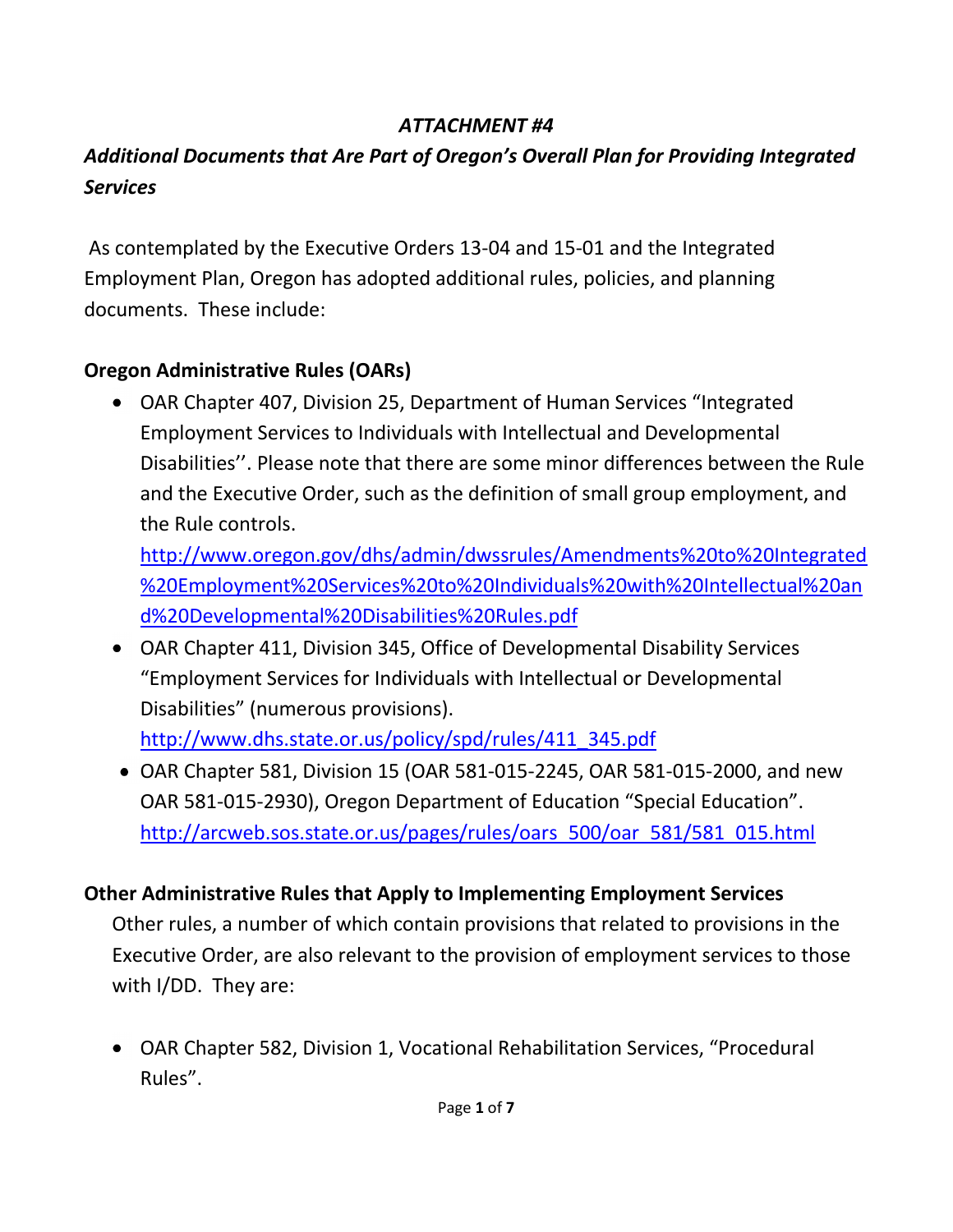[http://arcweb.sos.state.or.us/pages/rules/oars\\_500/oar\\_582/582\\_001.html](http://arcweb.sos.state.or.us/pages/rules/oars_500/oar_582/582_001.html)

- OAR Chapter 582, Division 50, Vocational Rehabilitation Services, "Referral, Application and Eligibility for Vocational Rehabilitation Services". [http://arcweb.sos.state.or.us/pages/rules/oars\\_500/oar\\_582/582\\_050.html](http://arcweb.sos.state.or.us/pages/rules/oars_500/oar_582/582_050.html)
- OAR Chapter 411, Division 308, Office of Developmental Disability Services "In-Home Support for Children with Intellectual or Developmental Disabilities". [http://www.dhs.state.or.us/policy/spd/rules/411\\_308.pdf](http://www.dhs.state.or.us/policy/spd/rules/411_308.pdf)
- OAR Chapter 411, Division 320, Office of Developmental Disability Services "Community Developmental Disability Programs". [http://www.dhs.state.or.us/policy/spd/rules/411\\_320.pdf](http://www.dhs.state.or.us/policy/spd/rules/411_320.pdf)
- OAR Chapter 411, Division 323, Office of Developmental Disability Services "Agency Certification and Endorsement to Provide Services to Individuals with Intellectual or Developmental Disabilities in Community-Based Settings". [http://www.dhs.state.or.us/policy/spd/rules/411\\_323.pdf](http://www.dhs.state.or.us/policy/spd/rules/411_323.pdf)
- OAR Chapter 411, Division 325, Office of Developmental Disability Services "24- Hour Residential Settings for Children and Adults with Intellectual or Developmental Disabilities".

[http://www.dhs.state.or.us/policy/spd/rules/411\\_325.pdf](http://www.dhs.state.or.us/policy/spd/rules/411_325.pdf)

OAR Chapter 411, Division 328, Office of Developmental Disability Services "Supported Living Settings for Adults with Intellectual or Developmental Disabilities".

[http://www.dhs.state.or.us/policy/spd/rules/411\\_328.pdf](http://www.dhs.state.or.us/policy/spd/rules/411_328.pdf)

- OAR Chapter 411, Division 330, Office of Developmental Disability Services "Comprehensive In-Home Support for Adults with Intellectual or Developmental Disabilities". [http://www.dhs.state.or.us/policy/spd/rules/411\\_330.pdf](http://www.dhs.state.or.us/policy/spd/rules/411_330.pdf)
- OAR Chapter 411, Division 340, Office of Developmental Disability Services "Support Services for Adults with Intellectual or Developmental Disabilities". [http://www.dhs.state.or.us/policy/spd/rules/411\\_340.pdf](http://www.dhs.state.or.us/policy/spd/rules/411_340.pdf)
- OAR Chapter 411, Division 360, Office of Developmental Disability Services "Adult Foster Homes for Individuals with Intellectual or Developmental Disabilities". [http://www.dhs.state.or.us/policy/spd/rules/411\\_360.pdf](http://www.dhs.state.or.us/policy/spd/rules/411_360.pdf)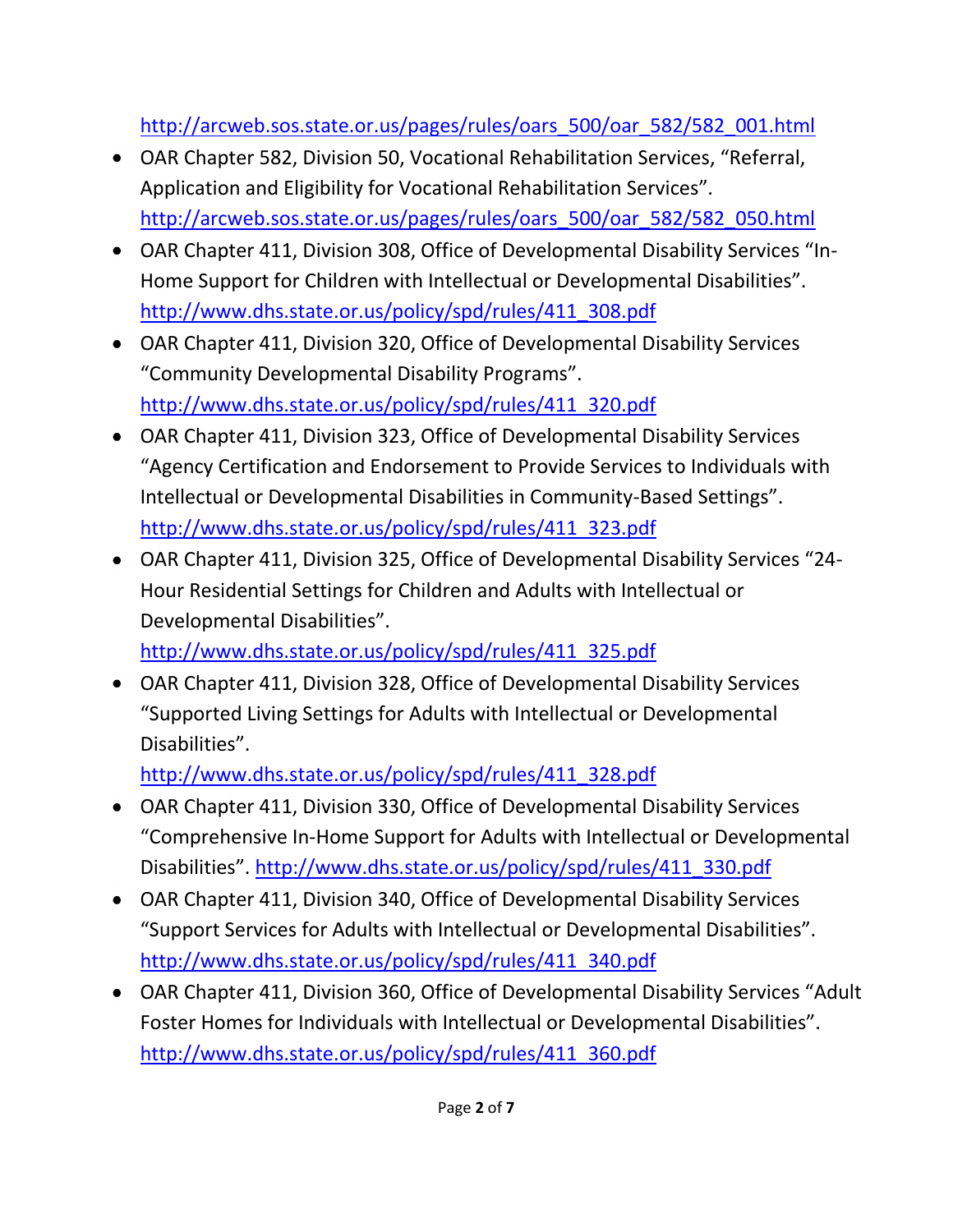# **Oregon Department of Human Services Policy Transmittals (PT), Information Memoranda (IM), and Action Requests (AR)**

ODDS Policy Transmittal APD-PT-13-027, dated December 31, 2013. Subject: Career Development Plan.

<http://www.dhs.state.or.us/policy/spd/transmit/pt/2013/pt13027.pdf>

ODDS Policy Transmittal APD-PT-14-024, dated July 8, 2014. Subject: Discovery Qualification.

<http://www.dhs.state.or.us/policy/spd/transmit/pt/2014/pt14024.pdf>

- ODDS Policy Transmittal APD-PT-14-019, dated August 1, 2014. Subject: Employment and Day Support Activities. <http://www.dhs.state.or.us/policy/spd/transmit/pt/2014/pt14019.pdf>
- ODDS Policy Transmittal APD-PT-14-022, dated June 27, 2014. Subject: No Vocational Assessments in Sheltered Workshop Settings. <http://www.dhs.state.or.us/policy/spd/transmit/pt/2014/pt14022.pdf>
- ODDS Policy Transmittal APD-PT-14-023, dated June 30, 2014. Subject: ReBAR Employment Rate Model, Day Support Activities Agency Rate Matrix, Interim Tier Assignments and Review

<http://www.dhs.state.or.us/policy/spd/transmit/pt/2014/pt14023.pdf>

- ODDS Policy Transmittal APD-PT-14-029, dated September 12, 2014. Subject: K-Plan and State Plan Personal Care (SPPC) – Access to Services. <http://www.dhs.state.or.us/policy/spd/transmit/ar/2014/ar14029.pdf>
- ODDS Action Request Transmittal APD-AR-14-042, dated September26, 2014. Subject: Certificates to allow sub-minimum wage payments. <http://www.dhs.state.or.us/policy/spd/transmit/ar/2014/ar14052.pdf>
- ODDS Action Request Transmittal APD-AR-14-042 (Corrected), dated July 8, 2014. Subject: Discovery/Career Development. <http://www.dhs.state.or.us/policy/spd/transmit/ar/2014/ar14042.pdf>
- ODDS Action Request Transmittal APD-AR-14-043, dated July 18, 2014. Subject: Career Development Plan. <http://www.dhs.state.or.us/policy/spd/transmit/ar/2014/ar14043.pdf>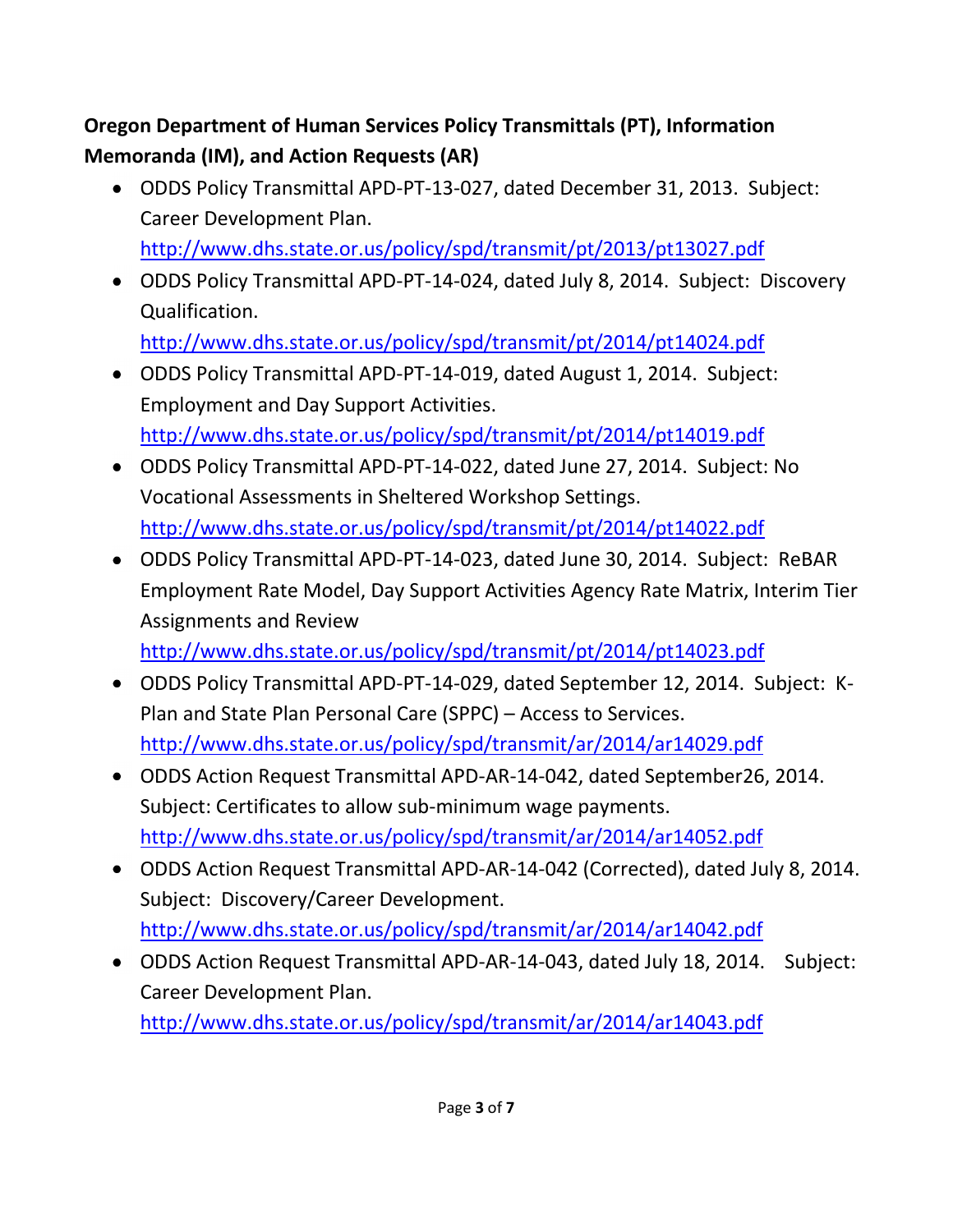- ODDS Action Request Transmittal APD-AR-14-067, dated December 1, 2014. Subject: Career Development Plan. <http://www.dhs.state.or.us/policy/spd/transmit/ar/2014/ar14067.pdf>
- ODDS Policy Transmittal APD-PT-15-006, dated February 25, 2015. Subject: No New Services in Sheltered Workshop Settings (Provider). <http://www.dhs.state.or.us/policy/spd/transmit/pt/2015/pt15006.pdf>
- ODDS Policy Transmittal APD-PT-15-007, dated February 25, 2015. Subject: No New Services in Sheltered Workshop Settings (SC/PA). <http://www.dhs.state.or.us/policy/spd/transmit/pt/2015/pt15007.pdf>
- ODDS Policy Transmittal APD-PT-15-011, dated March 27, 2015. Subject: ODDS Employment Services for Transition Age Individuals and Youth while Special Education and Related Services Remain Available under IDEA. <http://www.dhs.state.or.us/policy/spd/transmit/pt/2015/pt15011.pdf>
- ODDS Policy Transmittal APD-PT-15-017, dated June 15, 2015. Subject: New Wage Requirements for ODDS Employment Services. <http://www.dhs.state.or.us/policy/spd/transmit/pt/2015/pt15017.pdf>
- ODDS Action Request Transmittal APD-AR-15-004, dated January 30, 2015. Subject: Training and Credentialing Requirements for Employment Service Providers.<http://www.dhs.state.or.us/policy/spd/transmit/ar/2015/ar15004.pdf>
- ODDS Action Request Transmittal APD-AR-15-025, dated April 27, 2015. Subject: Employment Outcomes System Report (EOS) Due May 29, 2015. <http://www.dhs.state.or.us/policy/spd/transmit/ar/2015/ar15025.pdf>
- VR Policy Transmittal VR-PT-15-01, dated April 21, 2015. Subject: Revisions to Supported Employment Policy 3.14 to align with the Workforce Innovations and Opportunity Act of July 22, 2014.
	- <http://www.oregon.gov/dhs/employment/VR/Pages/Policies-Rules.aspx>
- VR Information Memorandum Transmittal VR-IM-15-02, dated April 21, 2015. Subject: Supported Employment. <http://www.oregon.gov/dhs/employment/VR/Pages/Policies-Rules.aspx>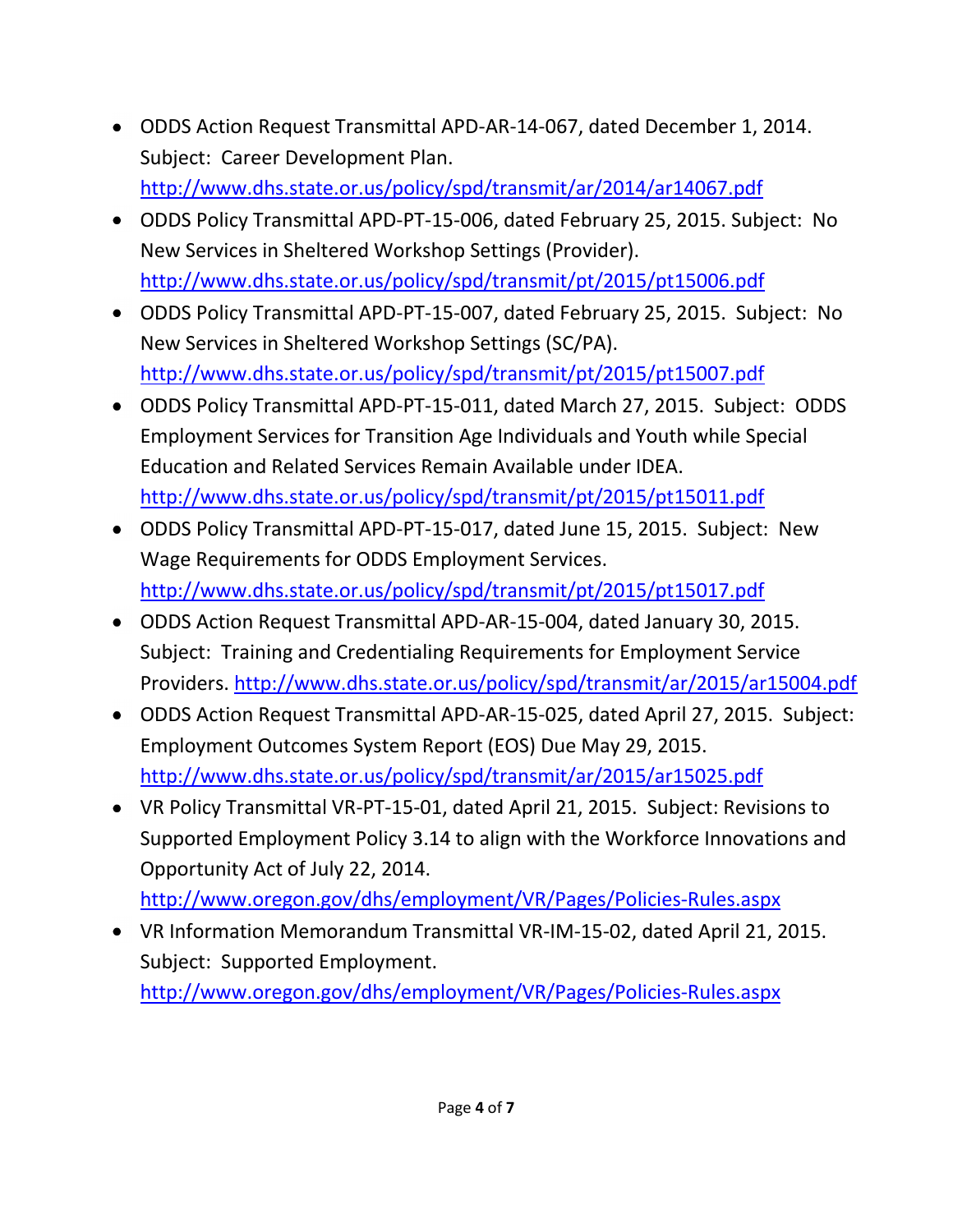- VR Information Memorandum Transmittal VR-IM-15-03, dated April 21, 2015. Subject: Technical Assistance regarding Supported Employment. <http://www.oregon.gov/dhs/employment/VR/Pages/Policies-Rules.aspx>
- VR Information Memorandum Transmittal VR-IM-15-04, dated April 21, 2015. Subject: Technical Assistance Guide Timelines re Supported Employment Services.

<http://www.oregon.gov/dhs/employment/VR/Pages/Policies-Rules.aspx>

- VR Information Memorandum Transmittal VR-IM-15-01, dated May 1, 2015. Subject: Job Stabilization policy clarification. <http://www.oregon.gov/dhs/employment/VR/Pages/Policies-Rules.aspx>
- VR Policy Transmittal VR-PT-15-01, dated April 21, 2015. Subject: Revisions to Supported Employment Policy 3.14 to align with the Workforce Innovations and Opportunity Act of July 22, 2014. <http://www.oregon.gov/dhs/employment/VR/Pages/Policies-Rules.aspx>
- VR Policy Transmittal VR-PT-15-02. Subject: Proposed Transition Policy, Policy 3.11.

[http://www.oregon.gov/dhs/employment/VR/Documents/PT-](http://www.oregon.gov/dhs/employment/VR/Documents/PT-02%20DRAFT%20Transition%206-1-15.pdf)[02%20DRAFT%20Transition%206-1-15.pdf](http://www.oregon.gov/dhs/employment/VR/Documents/PT-02%20DRAFT%20Transition%206-1-15.pdf)

- VR Policy Transmittal VR-PT-15-03. Subject: Proposed Transition Policy Definitions. <http://www.oregon.gov/dhs/employment/VR/Pages/Policies-Rules.aspx>
- VR Policy 3.1 dated January 1, 2015. Subject: Time to Plan. <http://www.oregon.gov/dhs/employment/VR/Pages/Policies-Rules.aspx>
- VR Policy 3.13 dated January 1, 2015. Subject: Self-Employment. <http://www.oregon.gov/dhs/employment/VR/Pages/Policies-Rules.aspx>

### **Additional Planning Documents and Memoranda of Understanding**

Oregon's Home and Community Based Services Setting Transition Plan, April 2015.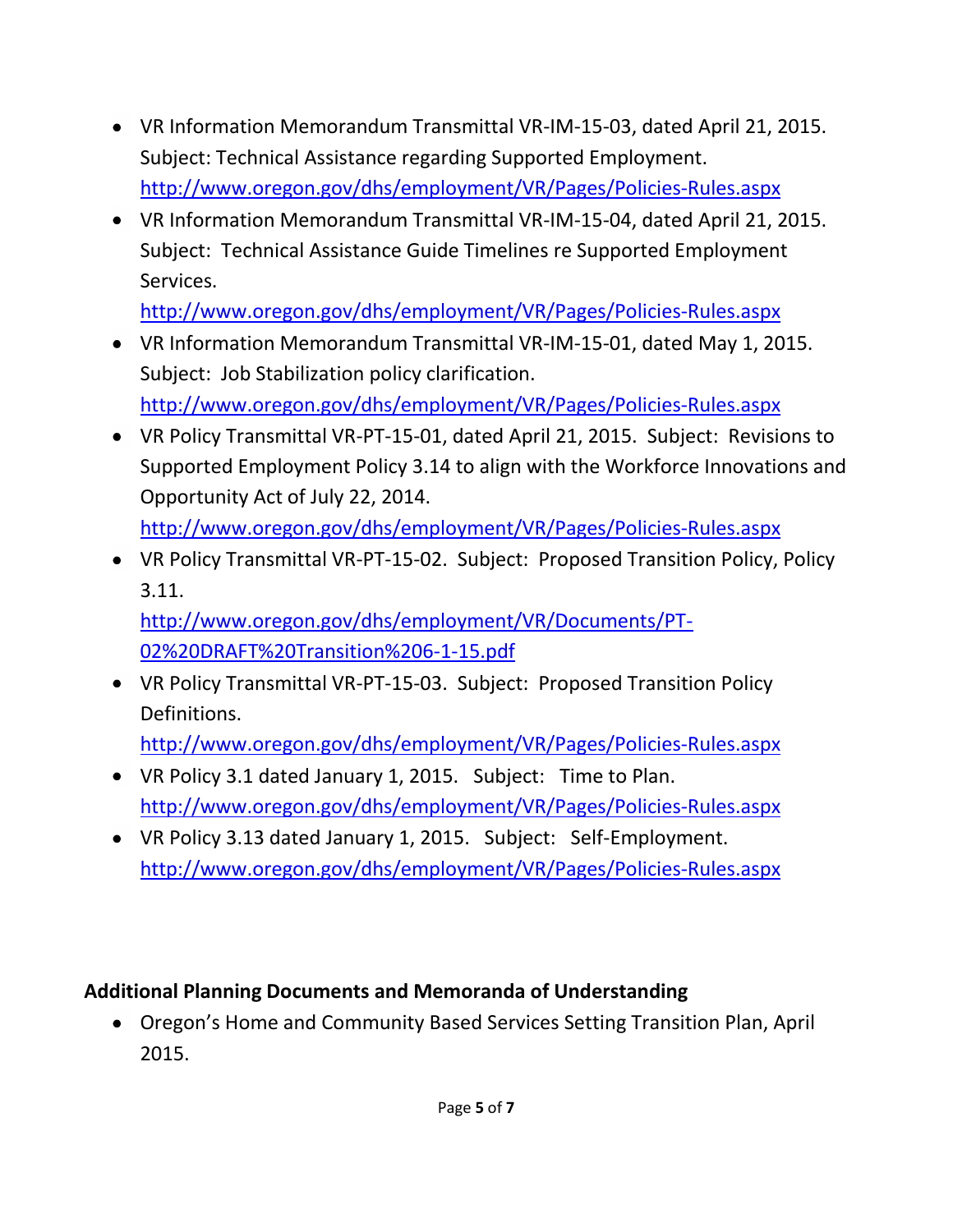[http://www.oregon.gov/dhs/dhsnews/Documents/Global%20Transition%20Plan](http://www.oregon.gov/dhs/dhsnews/Documents/Global%20Transition%20Plan%204-21-15.pdf) [%204-21-15.pdf](http://www.oregon.gov/dhs/dhsnews/Documents/Global%20Transition%20Plan%204-21-15.pdf)

- Memorandum of Understanding on Transition of Students with Disabilities to the Workforce, dated February 2, 2015. [http://www.oregon.gov/dhs/employment/employment](http://www.oregon.gov/dhs/employment/employment-first/Documents/Memorandum%20of%20Understanding-2015.pdf)[first/Documents/Memorandum%20of%20Understanding-2015.pdf](http://www.oregon.gov/dhs/employment/employment-first/Documents/Memorandum%20of%20Understanding-2015.pdf)
- 2015-2016 Employment First Outreach and Awareness Strategic Plan dated February 19, 2015 (which updated the Employment First Outreach and Awareness Education Plan Program Strategic Plan, dated December 30, 2013). [http://www.oregon.gov/dhs/employment/employment](http://www.oregon.gov/dhs/employment/employment-first/DataReports/Revised%20Outreach%20Awareness%20Plan%20Final%202015-16.pdf)[first/DataReports/Revised%20Outreach%20Awareness%20Plan%20Final%202015](http://www.oregon.gov/dhs/employment/employment-first/DataReports/Revised%20Outreach%20Awareness%20Plan%20Final%202015-16.pdf) [-16.pdf](http://www.oregon.gov/dhs/employment/employment-first/DataReports/Revised%20Outreach%20Awareness%20Plan%20Final%202015-16.pdf)
- Employment First Quality Assurance/Quality Improvement Plan, dated July 2014. [http://www.oregon.gov/dhs/employment/employment](http://www.oregon.gov/dhs/employment/employment-first/DataReports/Quality%20Assurance%20Plan.pdf)[first/DataReports/Quality%20Assurance%20Plan.pdf](http://www.oregon.gov/dhs/employment/employment-first/DataReports/Quality%20Assurance%20Plan.pdf)
- Core Competencies and Training Standards for Supported Employment Professionals, dated December 5, 2013 [http://www.oregon.gov/dhs/employment/employment](http://www.oregon.gov/dhs/employment/employment-first/Documents/Core%20Competencies%20and%20Training%20Standards%20for%20%20Supported%20Employment%20Professionals.pdf)[first/Documents/Core%20Competencies%20and%20Training%20Standards%20for](http://www.oregon.gov/dhs/employment/employment-first/Documents/Core%20Competencies%20and%20Training%20Standards%20for%20%20Supported%20Employment%20Professionals.pdf) [%20%20Supported%20Employment%20Professionals.pdf](http://www.oregon.gov/dhs/employment/employment-first/Documents/Core%20Competencies%20and%20Training%20Standards%20for%20%20Supported%20Employment%20Professionals.pdf)
- Core Competencies for Employment Services for Personal Agents and Service Coordinators. [http://www.oregon.gov/dhs/employment/employment](http://www.oregon.gov/dhs/employment/employment-first/Documents/Core%20Competencies%20and%20Training%20Standards-pa-sc.pdf)[first/Documents/Core%20Competencies%20and%20Training%20Standards-pa](http://www.oregon.gov/dhs/employment/employment-first/Documents/Core%20Competencies%20and%20Training%20Standards-pa-sc.pdf)[sc.pdf](http://www.oregon.gov/dhs/employment/employment-first/Documents/Core%20Competencies%20and%20Training%20Standards-pa-sc.pdf)
- Employment First Capacity Building and Training and Technical Assistance Strategic Plan 2014-15 (which updated the Employment First 2013-2015 Training and Capacity Building Plan). [http://www.oregon.gov/dhs/employment/employment](http://www.oregon.gov/dhs/employment/employment-first/Documents/Employment-First-Strategic-Training-Plan.pdf)[first/Documents/Employment-First-Strategic-Training-Plan.pdf](http://www.oregon.gov/dhs/employment/employment-first/Documents/Employment-First-Strategic-Training-Plan.pdf)